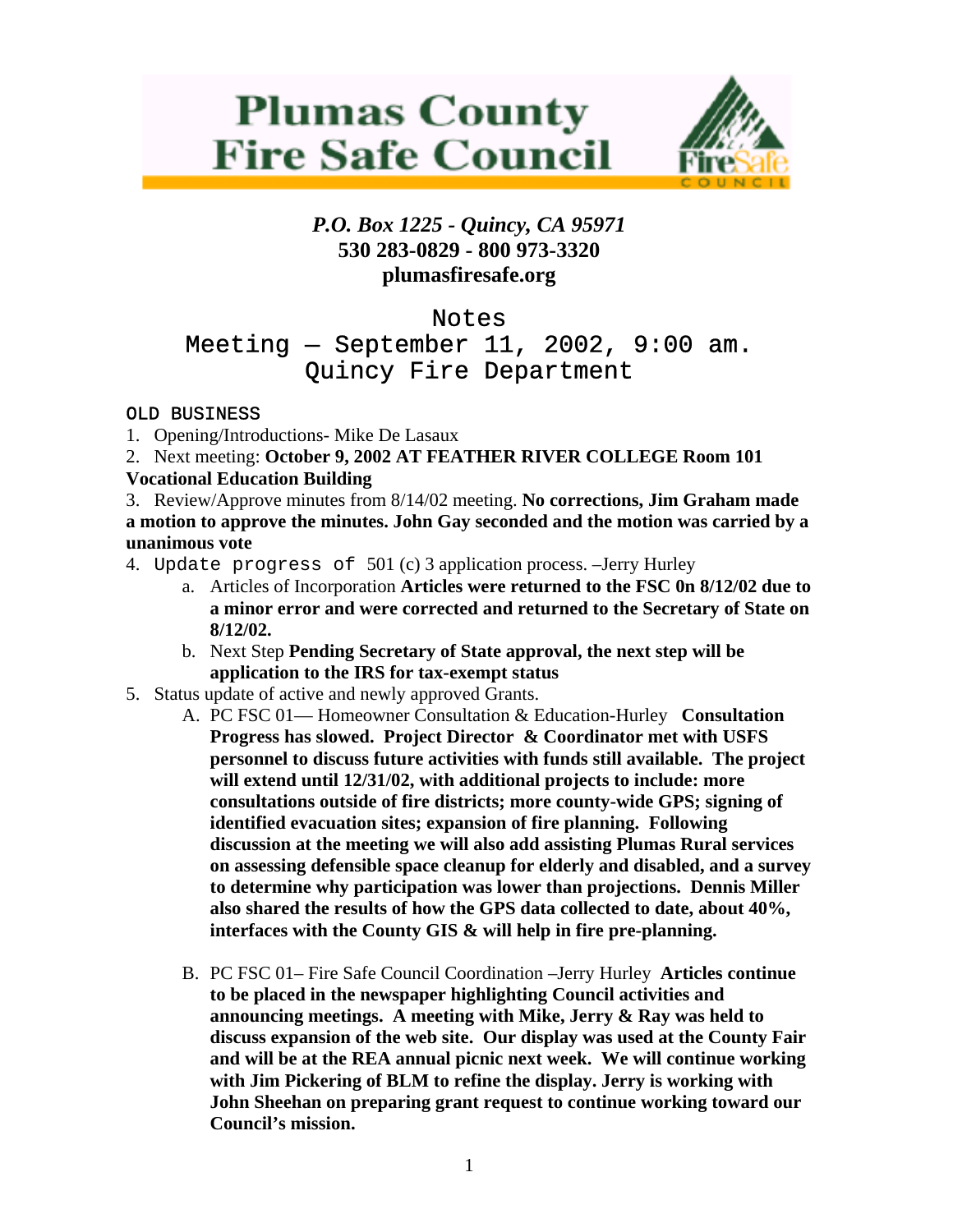- C. PC FSC FS 02-1 & 02-III-1–Hazardous Fuels Demonstration– De Lasaux **FSC submitted final grant revision on 9/9/02 and is awaiting the final award letter from the USFS. Applications for the demonstration areas close on 10/1/02, and the committee was handed the 11 applications to date, to begin the ranking process. They will then need to meet with Brian Wayland, RPF for the project, for final recommendation to the Board.**
- D. PC FSC. 02- III-3 Countywide GIS John Sheehan The committee will be meeting with other counties in the State who have integrated Geographic Information Systems (GIS) and then accept presentations from companies with the technology to provide the necessary service before developing a Request for Proposals (RFP).
- E. PC FSC. 02- BLM-1 Homeowner Consultations Jerry Hurley See G
- F. PC FSC. 02- BLM-2 HFR Strategy & Assessment Jerry Hurley See G
- G. PC FSC. 02- BLM-3 Display Material Jerry Hurley Sacramento Regional Foundation (SRF) has the final work plans which were submitted on 7/19. No further communications with SRF since 8/10/02. An E-mail was sent to SRF on 9/9/02 requesting our status, but they have not responded to date. At the CA FSC site we are listed as being awarded our three grant requests, but no formal notification has arrived.
- 6. Pending Grant & Funding Applications John Sheehan
	- A. 02-RAC-1 & 02-III-5 Plumas Eureka HFR John Sheehan **John, Mike & Jerry met with USFS personnel and Plumas Eureka homeowners on 8/14/02 to determine their support for the project, per request of the Forest Supervisor. Approximately 35 folks attended and there was overwhelming support for the project. The County Board of Supervisors on 9/3/02 agreed to provide \$32,000 to help pay for the planning of the project and that funding should become available pending the 45 day public comment period. It is hopeful some of the surveys may begin occurring soon.**
- 7. Update Plumas County Fair & display material for other events Jerry Hurley **Thanks was expressed to all those who volunteered their time to staff our booth. The Council received a thank you letter for their participation in the Fair. According to some the attendance seemed down this year. Members felt the location was good, but there should be something I the future to better attract fairgoers. We will continue to work on this.**
- 8. Plumas County Fire Safe Logo Bruce Livingston **A number of logo examples we provided. The decision was to keep the logo that was used on the shirts for those who staffed the booth as our logo. It will be the standard fire safe logo with Plumas County along the bottom fitting into a triangle. Logo below is a representation of the decision**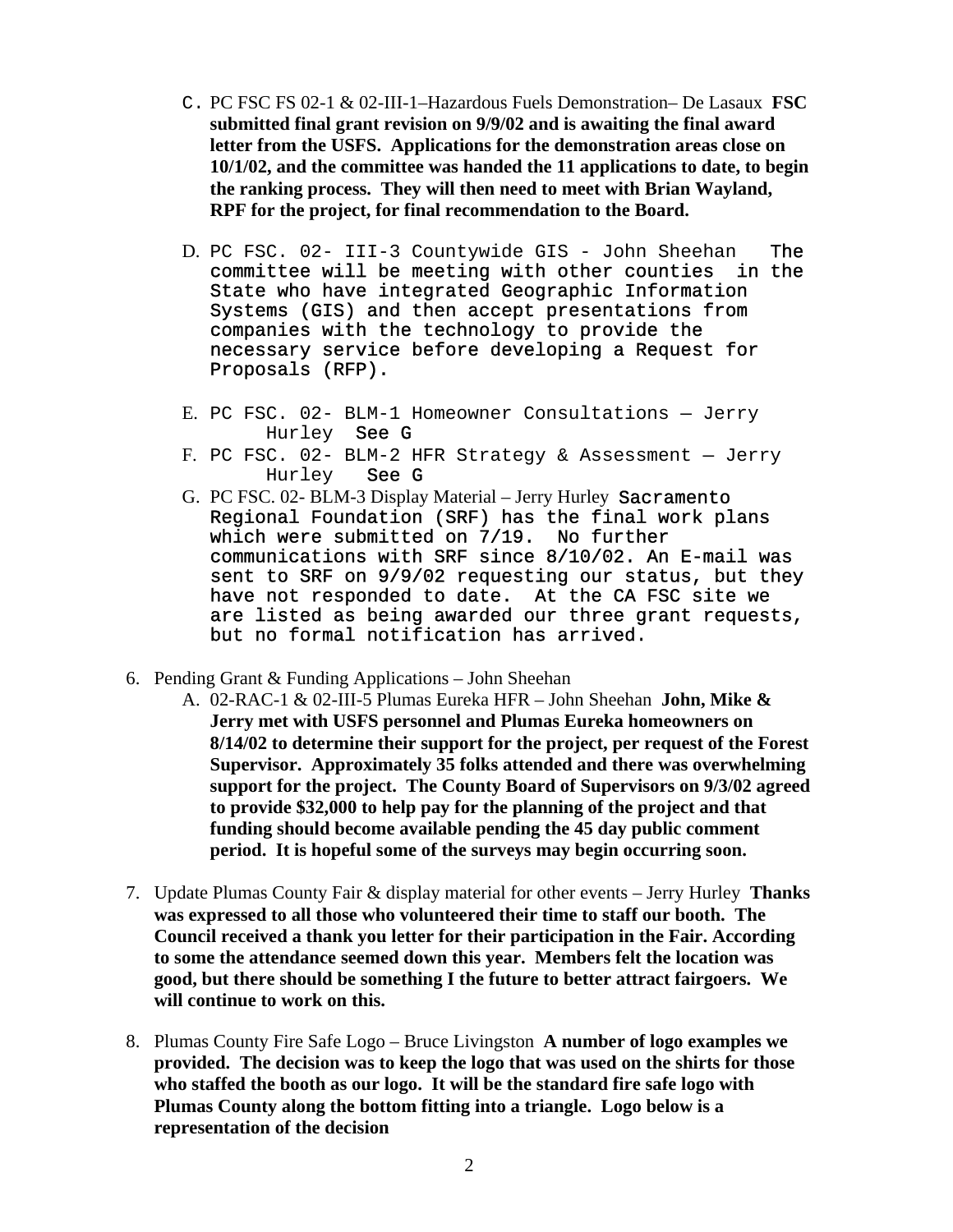

- 9. Accessibility Bruce Livingston **Bruce discussed the sites considered. Most that were accessible didn't meet the criteria to hold the number of persons, guarantee that facility each month, or provide it at no charge. John Sheehan made a motion that we try the room offered by Larry Williams at the Feather River College. Ray Nichol seconded the motion. After discussion the motion was carried by a majority vote. Our next meeting will be at FRC**
- 10. PRC 4291 Bruce Livingston **The letter the Council and Chiefs sent to Sheriff Gardner was delivered by Andy. The Sheriff responded to Andy saying he would not change his position on the issue of Federal Officers enforcing State Fire Laws in Plumas County. USFS and CDF personnel said they wanted to meet with the Sheriff elect to discuss this issue. The letter sent to Mr. Gardner will be revised to address the new Sheriff, and then Mike will take it to the next County Fire Chiefs meeting for their support and signatures. It will be sent to the new Sheriff after he takes office; to show the Councils support of having USFS personnel enforce the State fire laws for public safety. David Hawks also said in Butte County a Title III grant was funded to provide seasonal CDF prevention inspectors as another option to enforcing PRC 4291**.

#### NEW BUSINESS

- 1. Fuel Reduction Grant Programs NRCS Reina Rodgers **Renia as unable to attend, we'll reschedule her for next month**.
- 2. Plumas Rural Services Senior Connections Emily Whitney **Emily discussed a program in PRS called Senior Connections and discussed the elderly situation in Plumas County. In a recent survey of seniors the issue of cleaning up their yards to reduce the fire hazard was one of the top issues identified. She says she receives many calls a day requesting help. Her department has allocated \$7,000 towards this venture and she has enlisted some help from some of the communities to help with the problem. She would like some assistance in helping identify what is enough cleanup, and how to better assist others. Jerry discussed a program in Nevada County, and proposed to write a RAC grant request to help the situation.**

**John Sheehan made a motion for the FSC to move forward with a grant proposal for RAC funds to obtain \$50-75,000 to assist qualifying elderly and disabled citizens in Plumas County in collaboration with PRS under vision 20/20; and pursue Title III funds from the Board of Supervisors for a program coordinator. Jon Gay seconded the motion. After discussion, the motion was amended to include a committee of Jerry, John Gay, John Sheehan, Bruce Livingston and Steve**